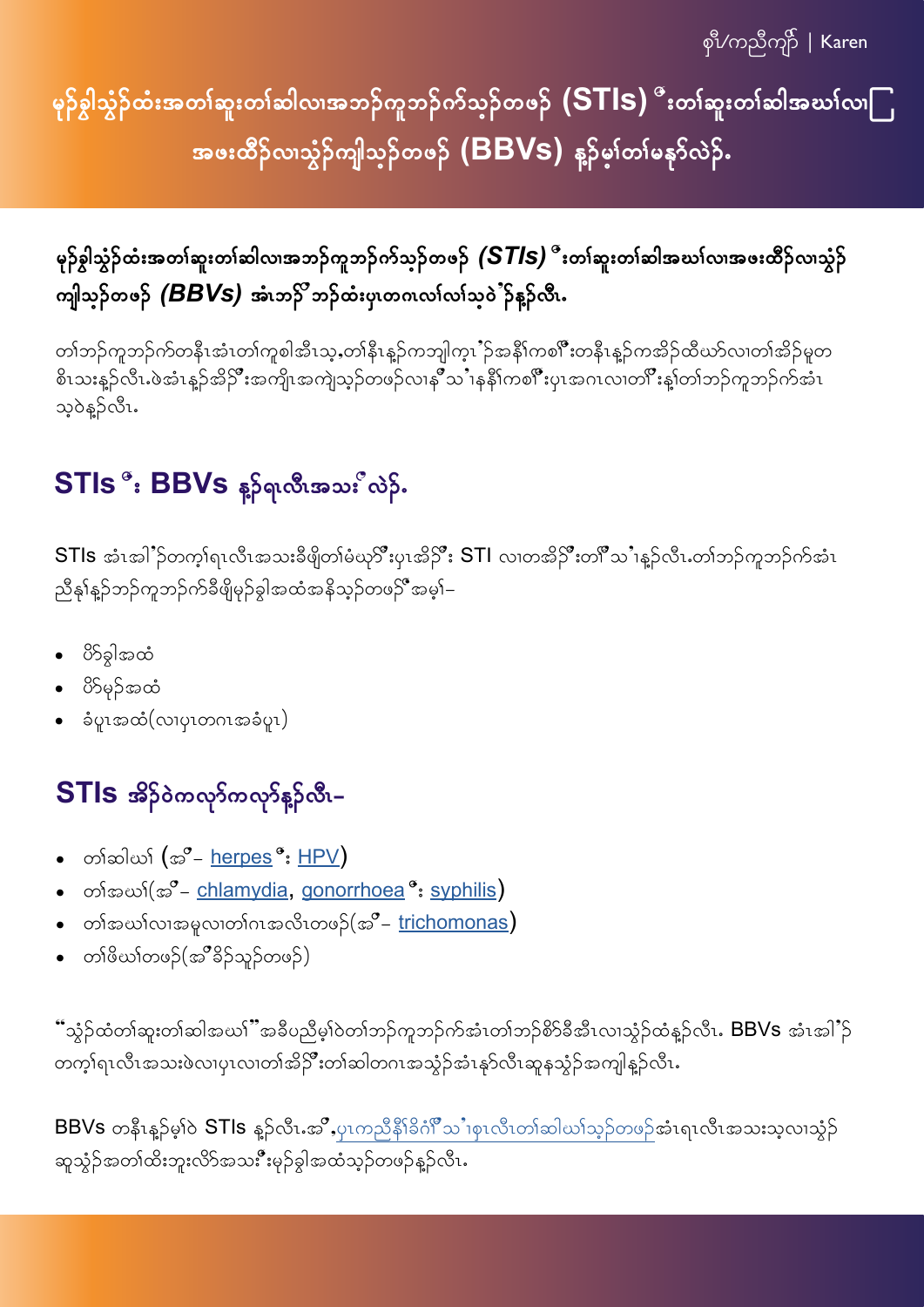မှဉ်စွါသွံဉ်ထံးအတၤ်ဆူးတၤ်ဆါလၢအဘဉ်ကူဘဉ်က်သ္ဝ်ာတဖဉ်  $\mathsf{(STIs)}$  ီးတၤ်ဆူးတၤ်ဆါအဃၤ်လ၊ $\mathsf{\Gamma}_{\mathsf{I}}$ အဖးထိဉ်လ၊သွံဉ်ကျါသ္**ဉ်တဖ**ဉ် (BBVS) န**ှာ်**ဖ္**ဂ်တၤ်မနှ**ာ်လဲဉ်.

### ယမၤစုၤလီၤတၢ်ဘဉ်ယိဉ်လ၊ယက္ခ္မွဴးန္းဘဉ္ဂ် $ST$ ါး BBVS ကသ္ခ္ပ္တီလဲဉ်.

နမၤစုၤလီၤနတၢ်ဘဉ်ယိဉ်လၢတ<sup>6</sup>ီးန့ၤ်သ့ဝဲႛဉ် STl ခီဖျိတၢ်မံဃုာ်လၢအပူၤဖျဲးိိဳးတၢ်ဘဉ်ယိဉ်န္ဉ်လီၤႉတၢ်မံဃုာ်လၢအပူၤ ဖျဲးိဳးတၢ်ဘဉ်ယိဉ်န္ဉာ်အခ်ီပညီမ့ၢ်ဝဲတၢ်စူးကါတ<sup>18</sup>သႛၢတဖဉ်ႇအႛိႇထ့ဉ်ဖျီဉ်တဖဉ်ႇဖဲလၢတၢ်မံၰာ်တမံၤလၢ်လၢ်အခါ $($ လံၢ်ႇခံပူၤ မ့တမ့<sup>န</sup>ထးခိဉ်).

တၢ်လိဉ်ဘဉ်ထ့ဉ်ဖျိဉ်အသိဖဲလၢတၢ်စူးကါသကိးတၢ်ဂီၤဖိမၤမံသူဉ်မံသးအခါနူဉ်လီၤႉ

ထ့ဉ်ဖျိဉ်သ့ဉ်တဖဉ်အံၤတတုၤလီၤတီၤ၁၀၀မျးကယၤလၢတၢိဳသႛ၊  $\mathsf{STIs}\,$  အင်္ဂါဘဉ်ႉကတိၤသကိးတၢိဳးနက $\bigcap$ သံဉ်သရဉ်,မှဉ်ဘဉ်ယးတ၊်မၤကွၢ်အင်္ဂါတက္i်.

### ယမ္ဂ<sup>ိ</sup>းန္၊်ဘ**္ဂ် STI** မဲ့တမ္၊် BBV ယကသ္**ဂ်** ည္ပါအိ<sup>ု</sup>လဲ့

တၢ်မၤကွၢ်ညီနှၢ်အံၤမ့ၢ်အကျိုးအကျဲအဂ္ဂၤကတၢၢ်လၢကသုဉ် ညါမှန်အိ<sup>S</sup>ိး STI မှတမှါ BBV အင်္ဂါလီၤ.

ပုၤအါ်ိဳအါဂၤတသုဉ်ညါဝဲလၢအဝဲသုဉ်အိဉ်ိဳး STI မှတမ့<mark>်</mark>၊ BBV မ့<sup>ှ</sup>လ၊အဝဲသုဉ်တအိဉ်ိဳးတၢ်ဆါအပနိဉ်သုဉ်တဖဉ် အယိလီၤ.ပုၤတနီၤကအိဉ်ိဳးတၢ်ဆါအပနိဉ်သ့ဉ်တဖဉ်ိဳအမ့ၢ်–

- တၢ်သးဂံာ်သးကွဲလၢလံၢ်အလိၤႇထ့ဉ်အလိၤမ့တမ့ၢ်ခံပူၤ  $\bullet$
- တှုက်ဉ်တၢ်ဆါဖဲဆံဉ်ဆါအခါ
- လံၢ်ႇထ့ဉ်မှတမ့ၢ်ခံပူၤအထံအနိလၢအနၢတမှာ်မှတမ့ၢ်အ လ်ုလီးဆီယွၤလီး
- တုၢ်ဘဉ်တၢ်ဆါဖဲတၢ်မံဃှာ်အခါ
- သံ့ဉ်လီၤလၢလံၢ်အပူၤလၢအတညီနု၊်



ဖျိဉ်ထ့ဉ်ဖျိဉ် သိးနက**ိ**သ1နနိ1်ကစၤ်လ၊ STIs ိိး BBVs အင်္ဂါ









အကျိၤအကျဲတဖဉ်လၢတၤိုးဘဉ်ကူဘဉ်က် BBVs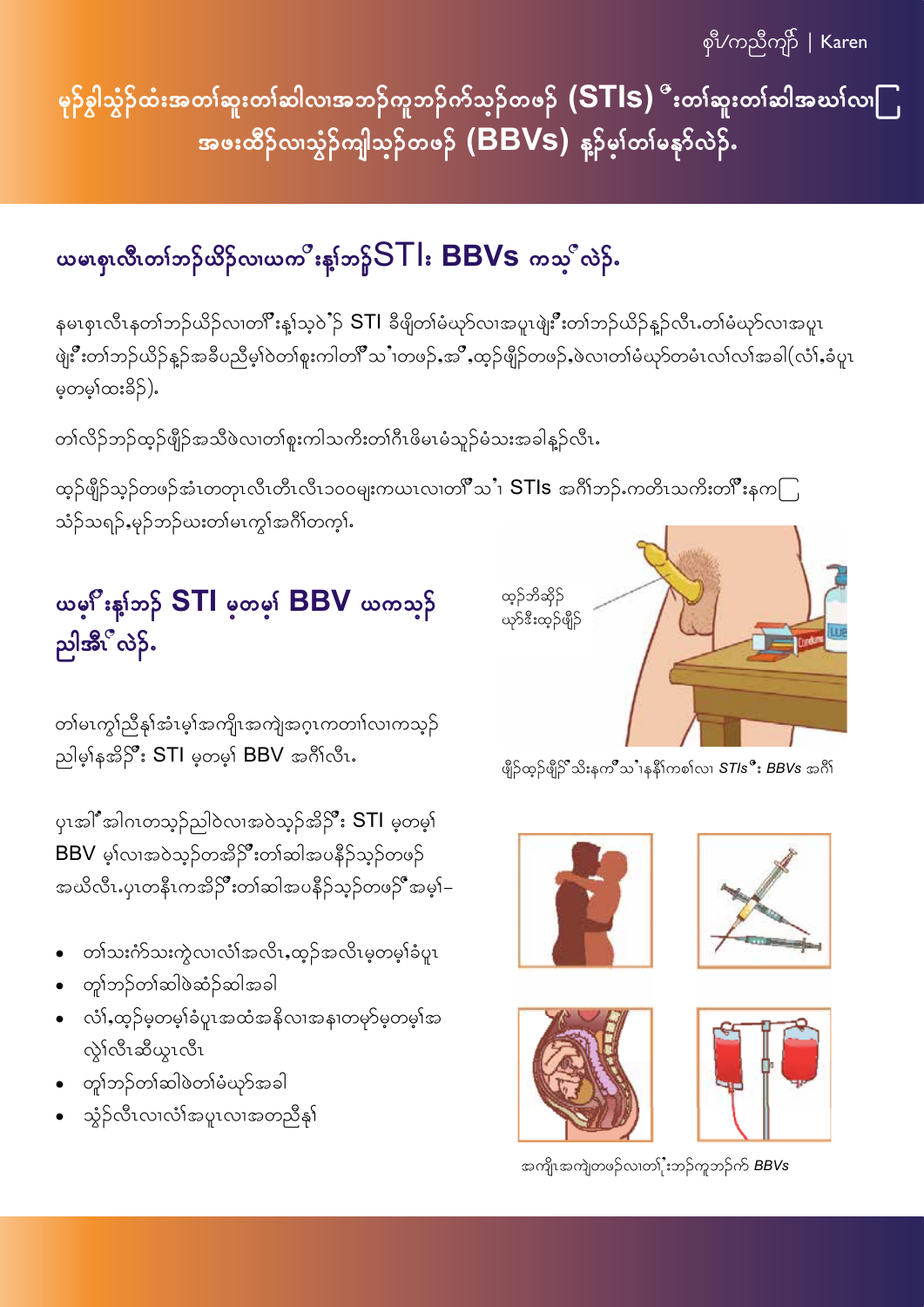စုံိ/ကညီကုဉ် | Karen

မှဉ်စွါသွံဉ်ထံးအတၤ်ဆူးတၤ်ဆါလၢအဘဉ်ကူဘဉ်က်သ္ဝ်ာတဖဉ်  $\mathsf{(STIs)}$ ီးတၤ်ဆူးတၤ်ဆါအဃၤ်လ၊ြ အဖးထိဉ်လ၊သွံဉ်ကျါသ္ဉ်တဖဉ် (BBVS) နှဉ်မှၤ်တၤ်မနုာ်လဲဉ်.

#### ယမၢဈလီ(တ)်ဘဉ်ယိဉ်လ၊ယက<sup>ိ</sup>းန1်ဘဉ် STIs ိး BBVs ကသ္ လဲဉ်.

နမၤစုၤလီၤနတၢ်ဘဉ်ယိဉ်လၢ BBVs သ့၀ဲႆဉ်ခ်ီဖျိ–

- မၤကွါတါမၤကွါခဲအံၤခဲအံၤ  $\bullet$
- စူးကါထ့ဉ်ဖျိဉ်ဘဉ်ဘျီးဘဉ်ါကိးဘျီ`းဖဲနမံယုဉ်အခါ(လံ)်ႇခံပူၤမ့တမ့)်ထးခိဉ်)
- တဘဉ်နိၤသူတၢ်ဆဲးအပီးအလိႇိဳလူၤဆူဉ်တဖဉ်ႇတၢ်တံာ်စုမှဉ်သ့ဉ်တဖဉ်ိဳးဆဲးယိ<sup>ုနီ</sup>းတၢ်တု၊်ဖျိဖံးဘ့ဉ်ဖဲတၢ်လိၢ်တ၊်ကျဲလ၊ အိဉ်လ၊တၢ်ဘျ၊အဖီလာ်
- တဲသကိႏတ<sup>6</sup>ိးနကသံဉ်သရဉ် မုဉ်မ့တမ့)်ပှၤကွ\ပှၤဆါဘဉ်ယွး  $\mathsf{PrEP}$

## ကြားယမၤက္ဂ<sup>ု</sup> STIs မှတမ္<sup>ု</sup> BBVs ပှဲၤဘျီလဲဉ်ႉ

- နသးနံဉ်မ့ၢ်အိဉ်စှၤန္ဉာ်၃၀နံဉ်ိဳးႇမၤကွၢ်အီၤတနံဉ်တဘျိဖဲနစူးကါထ့ဉ်ဖျိဉ်၁၀၀မျးကယၤကိးဘျိဲး'ဉ်လဲာ်နှဉ်တက့၊်  $\bullet$
- နမ့မ့္ပ်ံ $\delta$ ခွါလၢအမံဃုာိဳးပိာခွါအဂၤိဳး,မၤကွၢ်အီၤ၃လါတဘျိဳးသန္ၤထိဉ်အသးလၢနတၢ်ဘဉ်ယိဉ်အဖီခိဉ်  $\bullet$
- လၢအဆိအချ့တသ့ဖဲအသ့ဖဲနမ့ၢ်အိ**္ဂ်ိဳး**တ၊်ပနိဉ်တခါလ၊်လ၊်
- နမ့္ပ်သဉ်ယိဉ်လ၊တၢ်ဂ္၊်တခါလ၊်လ၊်

#### ယမ္နက္အြန္း STI မွတ္မရွဴး BBV ယမ္နက္မွတ္မွတ္ၿပိန္

နမ့္ခ်ဆိကမိဉ်လၢနအိ**္ငိ**း STI မ့တမ့္ BBV 'ိႏႇထံဉ်လိာသး'ိဳးနကသံဉ်သရဉ်ႇမုဉ်မ့တမ့္ပ်ပုၤက္င္ပ်ပုၤဆါ ီသိးနက**ိ**းန့ၢ်တၢ်ၤကွါ်ိဳးတၢ်ကူစါဖဲနလိဉ်ဘဉ်အီၤအခါတက့ၢ်ိ

တၢ်ဘဉ်ကူဘဉ်က်တနီၤန္ဉဉ်းံကဲထိဉ်ဆူဉ်ချ့တၢ်ကိတၢ်ခဲနးနးဖဲနတကူစါအီၤအခါန့ဉ်လီၤ.အိဳႇတၢ်ဘဉ်ကူဘဉ်က်လၢ တၢ်တကူစါအီၤတဖဉ်အံၤုံးကဲထိဉ်တၢ်တူာ်ဖိ(တ<sup>6</sup>ိးန့ၢ်ဖိတသ့)သ့ဝဲန့ဉ်လီၤ**. STIs** သ့ဉ်တဖဉ်အံၤတၢ်ကူစါယါဘျါအီၤသ့ဝဲညီ ဖဲတၢ်ထံဉ်န့ၢ်အီၤလၢအဆိအချ့အခါန့ဉ်လီၤ.

မၤလိမၤ**ိ**တၢ်မံယုာ်လၢအပူၤဖျဲးိဳးတၢ်ဘဉ်ယိဉ်ိဳးတဘဉ်ဟ့ဉ်နီၤလီၤတၢ်ပီးတၢ်လိတခါလၢ်လၢအုႆုးနုာ်လီၤသွံဉ်လၢနနိ<sup>ု</sup>နိြ အပူၤမ့တမ့)်ပုၤတဂၤစုာ်စုာ်အနီၤ်ခ်ိအပူၤသ့တဂူၤ.